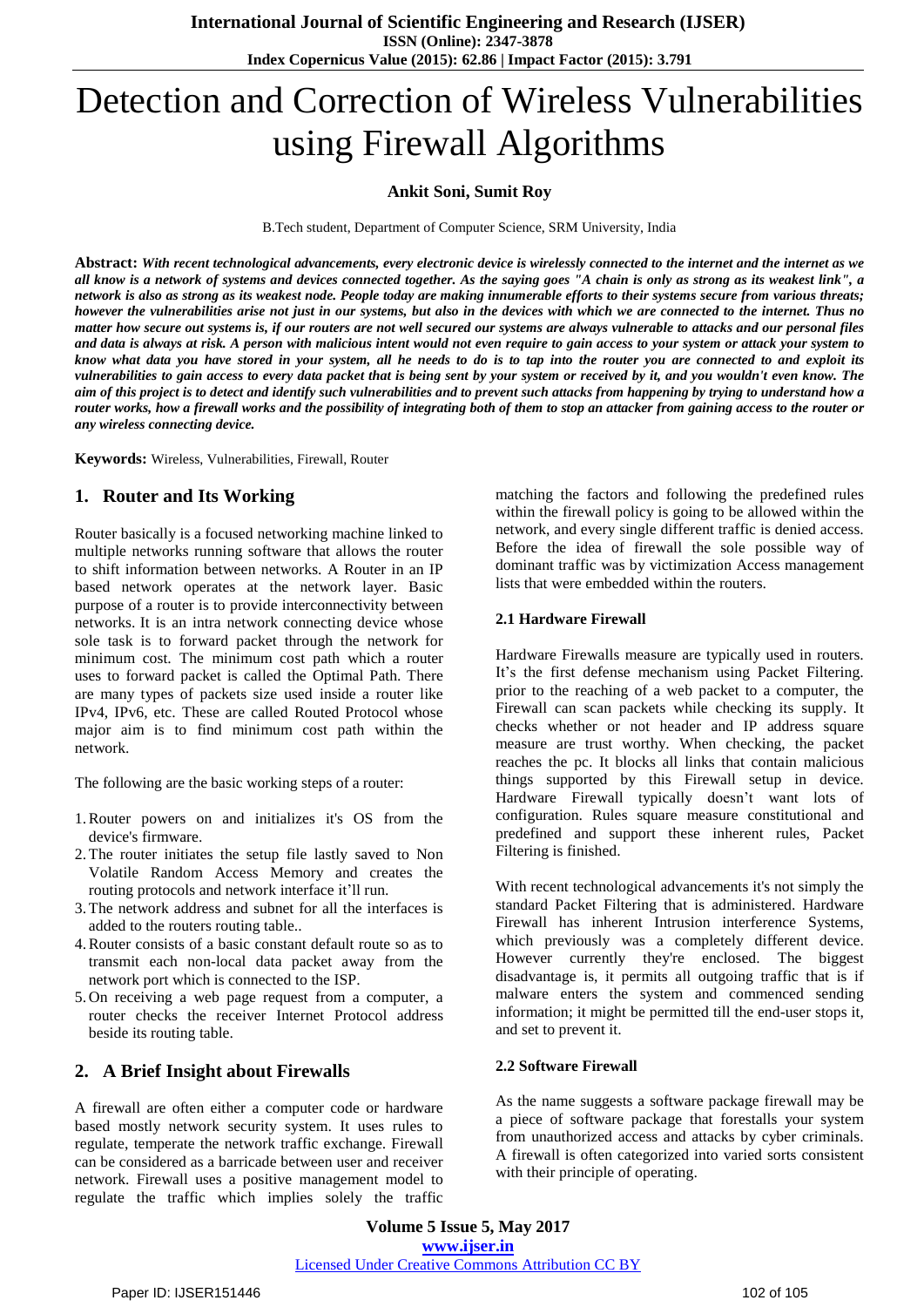# **3. Vulnerabilities in Systems and Wireless Network Devices**

## **3.1 The Problem Statement**

With each passing day we are putting in more efforts to secure our computer systems than what we put in to secure out homes. The reason for this drastic change in the society is because every day more and more sensitive data is moving online from being offline. From our phone numbers to our personal bank information, everything is available online for the taking. Our money, our privacy and our entire life is electronically stored. This might even seem very trivial when we come to more sensitive things which are digitally and electronically stored. A country's defense system, nuclear launch systems, the data of all the bank customers and what not. This is the exact reason why we are putting in more and more efforts to secure our digital presence and data from unwanted people with malicious intents.

Now let us take a hypothetical example to better relate our problem and understand it. Consider a heavily fortified and secure house, the owner of the house is concerned for his safety and thus has put extensive safety measures to secure his house. However, he has to go out to work every day and the road right outside his house is full of notorious people waiting to rob him. And the road outside his house has absolutely no security. Now on the same lines let us consider the situation of our modern day network and its securities. We have been putting in extensive efforts to secure our systems from external attacks and to keep our data safe and secure, however what we all forget to realize is that no matter how secure and fortified our systems maybe, we are still connected to the same old insecure router leaving us vulnerable and open for attacks. As a matter of fact this is an even better situation for any attacker to access your personal information, he doesn't even have to bear the pain of bypassing your extensive security measures and hacking into your system, all he needs to do is just gain access to the router you are connected to, and he can gain access to all the information and data that moves in or out of your system, which might even include your personal banking information, your sensitive emails etc. The entire point of the above hypothetical situation was to only establish the common proverb "A chain is only as strong as its weakest link" and here the weakest link in a network is the router.

### **3.2 The Proposed Solution**

The above mentioned problem has some very serious implications, but not enough attention or care has been given to this particular issue. As a matter of fact, there is very little research that has been done on this topic and none in depth. However we here propose a viable solution that could counter this problem with ease and efficiency and without much hardware or software cost.

Our proposed solution carries the idea of implementing a basic packet filtering firewall in a router's firmware, transforming the router from a vulnerability to be exploited to the first line of defense in securing our systems. In our proposed solution we have tried to develop algorithms for the various modules that could be implemented in a router to establish a firewall within it. Although a router has certain safety and security measure but they are puny and insignificant for any willing hacker and are not enough to stop him/her. However, a firewall is a dedicated towards just one task, to stop malicious programs or people from gaining access to your system and steal your private data. Firewalls use dedicated security algorithms to keep the unwanted programs or people at bay. For instance, Cisco has recent started working on the same concept, and has developed a proprietary algorithm called the Adaptive Security Algorithm, more commonly known as the ASA. This algorithm however is not a single algorithm, but a combination and collection of multiple security algorithms with each algorithm performing dedicated task. The Adaptive security algorithm uses and implements the stateful firewall inspection technique to secure the router.

Now, however easy this entire concept sounds, it actually is not. The first major issue that we might face while trying to implement a firewall in a router is not having enough computational strength and thus reducing the efficiency of the router. However the entire performance can be exponentially enhanced by taking a router with slightly better configurations. This entire process will not only help secure our systems but revolutionize a router by reducing its hardware costs by over 60%.

# **4. Methodology of the Problem Solution**

The first and foremost challenge that we will face while trying to solve the above stated problem is to create the logic and algorithm for the successful capture of the data packets which are being transmitted in the network traffic and filtering them on the basis of the rules set defined. The approach that we are taking here is we will try to capture data packets by packet sniffing methods and then try to filter them on the basis of their destination port.

The common protocols used in the network layers are internet protocols, Internet control message protocols, Transmission control Protocols, Internet group management protocols.

Capturing packets is the process of gathering information that is shared on top of the network. Every time a network card gets an Ethernet frame, it verifies whether the MAC address of the destination matches that of its own. If the result is positive, it generates an interrupt request. The network card's driver is the routine that handles this entire work.

# **4.1 Basic firewall working**

The firewall will "BLOCK or UNBLOCK" packets consistent with a group of rules. The principles area unit set by a user house configuration computer program. as an example,

"./mf –in –scrip ten.0.2.15 –srcnetmask 255.255.0.0" – destport eighty –proto TCP –action BLOCK

**Volume 5 Issue 5, May 2017 www.ijser.in** Licensed Under Creative Commons Attribution CC BY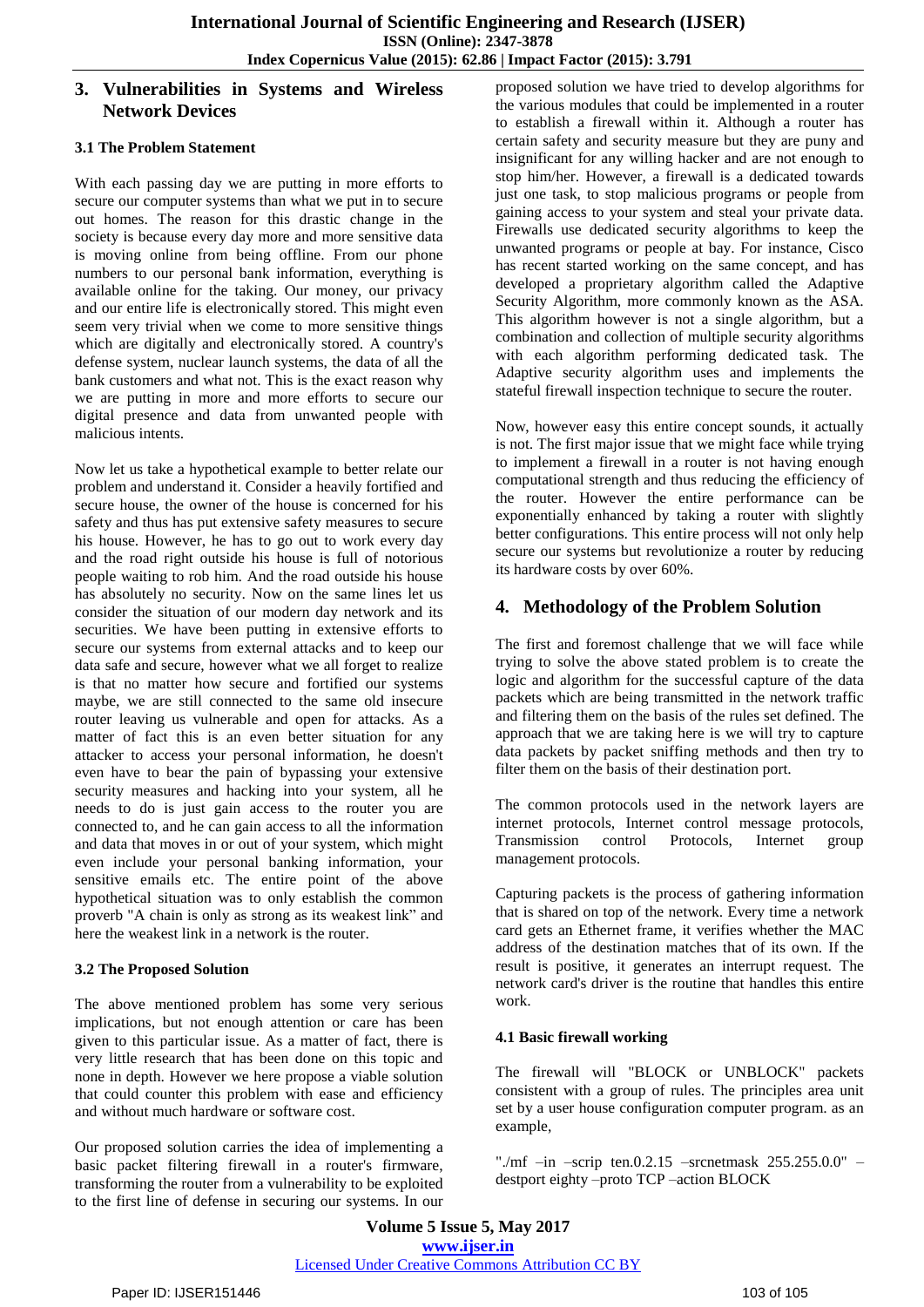## **4.2 Command Line Arguments parsing in glibc**

Many UNIX system programs are command primarily based and typically the choices are sophisticated. Luckily, the GNU C library glibc provides some APIs to change the command line choice parsing.

Specifically, there're 2 strategies for parsing the commands, getopt and getopt\_long. getopt() is employed to parse the one character choice, and getopt\_long() works with each long choices and single-character choices. It's suggested to use "getopt long()".

The "getopt\_long" has the following prototype:

"int getopt\_long (int argc, char \*const \*argv, const char \*shortopts, const struct option \*longopts, int \*indexptr)"

argc and argv ar the argument count and argument vector, an equivalent similat to the two input parameters within the customary main model.

shortopts could be a string specifying the choice characters that ar valid as input choices. Associate in nursing choice character may be followed by a colon  $(\cdot;')$  to point it takes a needed argument. The character may be followed by 2 colons  $('::')$  to point the argument is optional. If nothing follows the choice character, the choice doesn't take any arguments.

longopts describes the long choices to simply accept, that is Associate in Nursing array of struct choice. longopts should be terminated by a struct choice of all 0s.

# **Process to get opt\_long match the input options**

For short possibility, getopt\_long returns the character code for the choice, and stores the option"s argument (if it's one) in optarg.

For long possibility, getopt\_long takes action supported flag and val fields of the choice matched.

If the flag is NULL, which means the choice isn't a flag. getopt\_long returns val. unremarkably you'll use the short possibility"s character code in val if long possibility is resembling the short option.

If the flag isn't NULL, which means it's a flag possibility. getopt long can come back zero, and therefore the flag worth are set consequently.

For all choices, getopt\_long stores the matched option"s index in array longopts to \*indexptr. you'll access the name of the choice by longopts[\*indexptr].name.

getopt\_long will place the argument worth in optarg if the choice has one. Otherwise, optarg is ready to NULL.

When getopt long has no a lot of choices to handle, it returns –1. The index of next remaining argument in argv is keep in variable optind.

## **4.3 Filtering network options using Net filter**

Net filter may be considered a set of hooks within LINUX kernel. It permits kernel modules to register request functions with the network stack so as to intercept and manipulate the network packet. When a network packet comes in, it's passed to the netfilter's 1st hook NF\_INET\_PRE\_ROUTING. After that, the packet goes through the routing code, which decides wherever the packet is destined to, either another port in same network interface or another interface. It additionally would possibly drop the packet if it"s unroutable.

# **4.4 Prototype of the Hook Function**

Once a hook function has registered with any of the five netfilter hooks, it' will be called once a network packet goes through the hook within the network stack.

"unsigned int hook\_func\_in(unsigned int hooknum, struct sk\_buff \*skb, const struct net device \*in, const struct net\_device \*out, int (\*okfn)(struct sk\_buff \*))

hooknum indicates one of the five main hook types (NF\_INET\_PRE\_ROUTING, NF\_INET\_LOCAL\_IN, NF\_INET\_FORWARD, NF\_INET\_LOCAL\_OUT, NF\_INET\_POST\_ROUTING)"

sbk is a pointer to the network packet buffer, which is defined in

"/lib/modules/\$(uname -r)/build/include/linux/skbuff.h."

The detail about this packet buffer is covered in next section.

In and out are two pointers to the net\_device structure, which are what Linux kernel uses to describe network interface, as defined in  $\frac{1}{10}$ /modules/\$(uname r)/build/include/linux/netdevice.h." In the hook function, describes the network interface the packet passes through. Therefore, depending on the packets traversal, either in or out will be NULL.

okfn is a function pointer enables registering of a callback function triggered when all the functions registered with this hook returned NF\_ACCEPT, thus "oking" the packets. When a registered function is called, it can do one of the five things and return the corresponding value, as defined in netfilter.h

NF\_ACCEPT: let the packet pass.

NF\_DROP: drop the packet.

NF\_STOLEN: take the packet and don"t let the packet pass.

NF\_QUEUE: queue the packet, usually for userspace handling.

NF\_REPEAT: call the hook again.